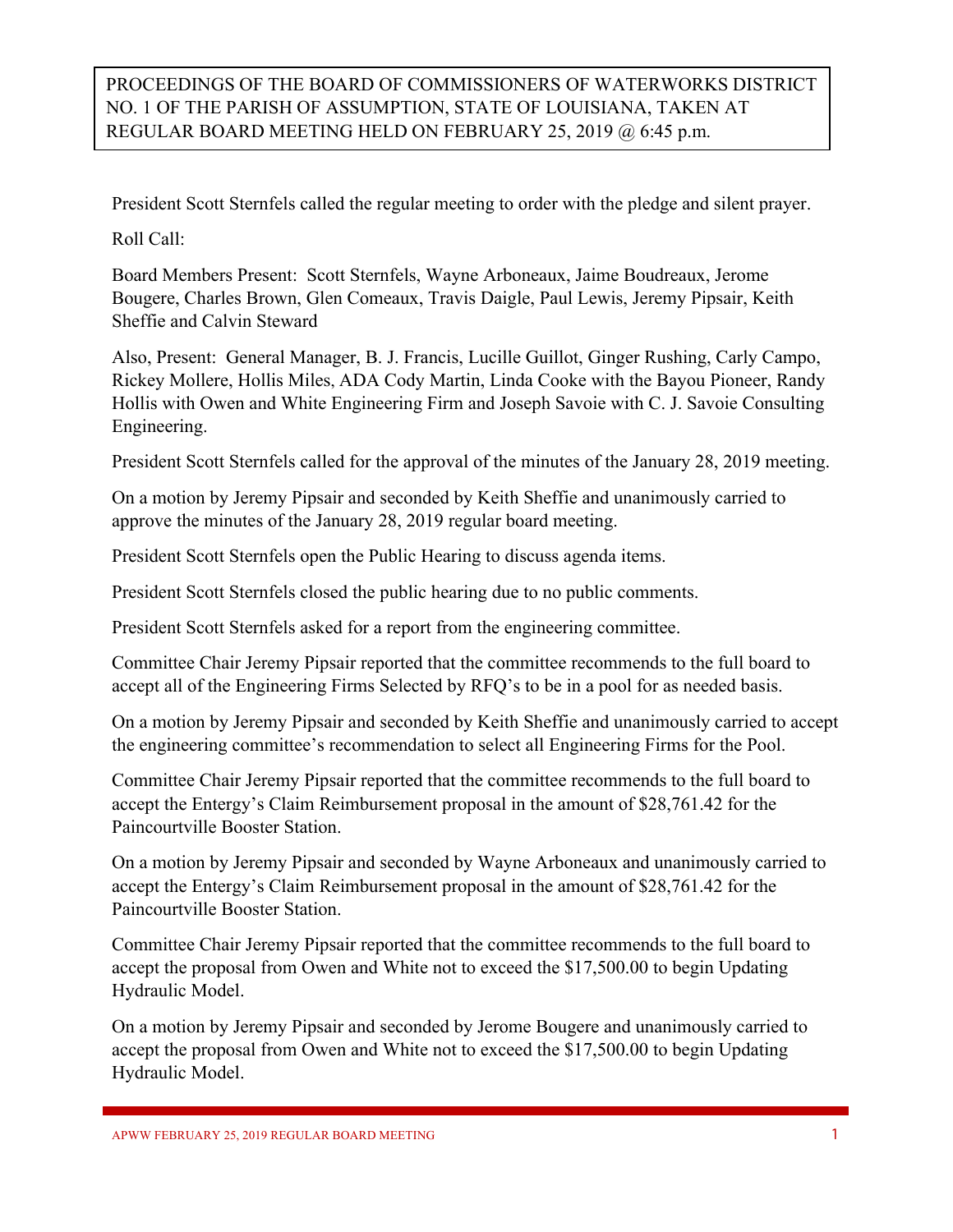Committee Chair Jeremy Pipsair motioned to the full board to accept Wayne Arboneaux to the Engineering committee.

On a motion by Jeremy Pipsair and seconded by Travis Daigle and unanimously carried to accept Wayne Arboneaux to the Engineering committee.

President Scott Sternfels reported that the finance committee recommends to the full board to approve the invoices to be paid.

On a motion by Travis Daigle and seconded by Jaime Boudreaux and unanimously carried to accept the finance committee recommendation to pay the invoices.

President Scott Sternfels called for District Reports.

Distribution Updates:

President Scott Sternfels asked for the report on Backflow Prevention Contract:

General Manager B. J. Francis reported that at last month meeting the board authorized legal to send out a thirty-day contract termination notice to Backflow Prevention Services, it has been mailed out and received but we have not reached the thirty-day timeframe.

Rickey Mollere presented a leak report to the board as requested and explained the progression of the report.

The board commended Rickey for the report and asked that he note on the report the number of leaks that were actually the responsibility of the APWW.

President Scott Sternfels called for Plant Updates:

Ginger Rushing reported that we are in complete compliance with our employees in the plant department.

Ginger Rushing also reported that the Tracer Study is complete and has been sent to DHH for review. She also gave credit to the staff for the hard work that was done to get this job completed.

Ginger Rushing reported that in 2014 we were out of compliance with the Administrative Order and now with the Tracer Study being completed a letter has been sent to DHH to request removal of the Administrative Order. The flushing report was presented in a packet to the board.

President Scott Sternfels asked for report on water line projects.

Highway 402 Extension: Travis Daigle—No updates to report.

E. G. Robichaux Rd: Jim Boudreaux— No Updates to report.

Bayou Drive Tie-In: Glen Comeaux— Per Glen will need to be brought up in next month engineering committee meeting.

President Scott Sternfels asked for volunteers to form a committee to review Operations Manager and Assistant Distribution Supt. Positions.